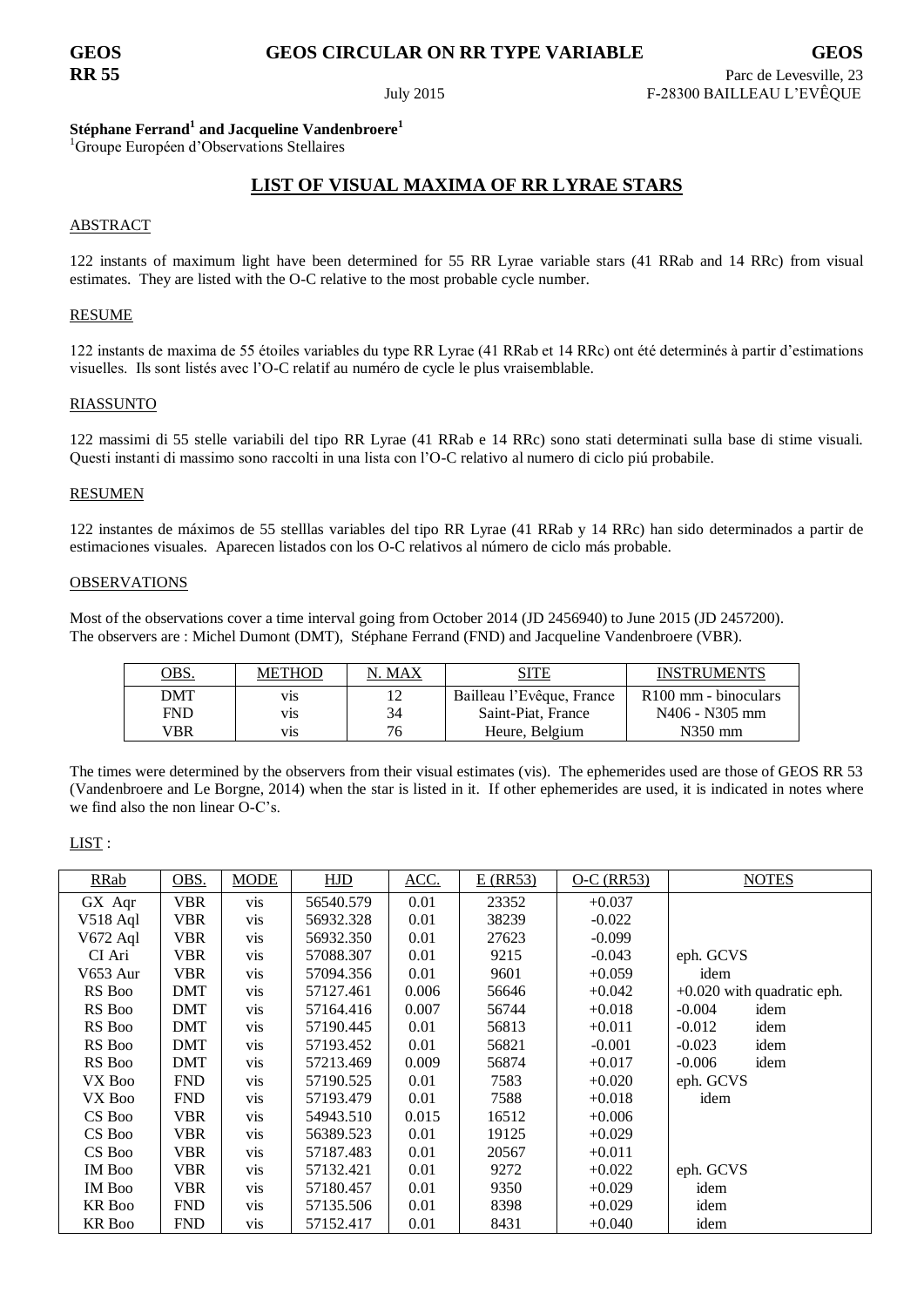# GEOS CIRCULAR RR 55 LIST RR P. 2/3

| <b>RRab</b>         | OBS.                     | <b>MODE</b> | HJD                    | ACC.         | $E$ (RR53)   | $O-C$ (RR53)         | <b>NOTES</b>                                     |
|---------------------|--------------------------|-------------|------------------------|--------------|--------------|----------------------|--------------------------------------------------|
| KU Boo              | <b>VBR</b>               | vis         | 56810.470              | 0.01         | 9187         | $-0.013$             | eph. GCVS                                        |
| KU Boo              | <b>VBR</b>               | vis         | 56814.463              | 0.01         | 9194         | $-0.015$             | idem                                             |
| KU Boo              | <b>VBR</b>               | vis         | 57190.520              | 0.01         | 9853         | $-0.023$             | idem                                             |
| MZ Boo              | <b>VBR</b>               | vis         | 57135.538              | 0.01         | 11602        | $+0.082$             | idem                                             |
| MZ Boo              | <b>VBR</b>               | vis         | 57136.538              | 0.01         | 11604        | $+0.081$             | idem                                             |
| NN Boo              | <b>VBR</b>               | vis         | 56856.403              | 0.01         | 15705        | $-0.015$             | idem                                             |
| NN Boo              | <b>VBR</b>               | vis         | 57181.523              | 0.01         | 16626        | $+0.001$             | idem                                             |
| RZ Cam              | <b>VBR</b>               | vis         | 57044.336              | 0.01         | 40347        | $+0.004$             |                                                  |
| RZ Cam              | <b>VBR</b>               | vis         | 57081.334              | 0.01         | 40424        | $+0.007$             |                                                  |
| <b>BU</b> Cam       | <b>VBR</b>               | vis         | 57133.389              | 0.01         | 67066        | $+0.002$             | eph. GCVS                                        |
| <b>BU</b> Cam       | <b>VBR</b>               | vis         | 57181.512              | 0.01         | 67175        | $-0.005$             | idem                                             |
| <b>NSVS 7413280</b> | <b>FND</b>               | vis         | 56710.414              | 0.006        | 2476         | $+0.001$             | Palaversa et al., 2013                           |
| Cnc<br>SW CVn       |                          |             |                        |              | 44562        |                      |                                                  |
| SW CVn              | <b>VBR</b><br><b>VBR</b> | vis<br>vis  | 57098.504<br>57133.379 | 0.01<br>0.01 | 44641        | $+0.134$<br>$+0.118$ | $+0.020$ with quadratic eph.<br>$+0.003$<br>idem |
| TY CVn              | <b>VBR</b>               | vis         | 57180.466              | 0.01         | 38552        | $+0.017$             |                                                  |
| <b>BN CVn</b>       | <b>VBR</b>               | vis         | 57184.479              | 0.01         | 18010        | $+0.074$             |                                                  |
| EU CVn              | <b>VBR</b>               | vis         | 57134.433              | 0.015        | 10405        | $+0.052$             | eph. GCVS                                        |
| EU CVn              | <b>VBR</b>               | vis         | 57148.471              | 0.01         | 10430        | $+0.026$             | idem                                             |
| EU CVn              | <b>VBR</b>               | vis         | 57184.479              | 0.01         | 10494        | $+0.029$             | idem                                             |
| <b>BK</b> Cas       | ${\hbox{FND}}$           | vis         | 56950.397              | 0.006        | 47744        | $+0.105$             | idem                                             |
| <b>BK</b> Cas       | ${\hbox{FND}}$           | vis         | 56952.342              | 0.006        | 47749        | $+0.098$             | idem                                             |
| V1109 Cas           | <b>VBR</b>               | vis         | 56926.483              | 0.01         | 12638        | $+0.068$             | idem                                             |
| V Com               | <b>VBR</b>               | vis         | 57104.557              | 0.01         | 39601        | $+0.031$             | -0.015 with quadratic eph.                       |
| SZ CrB              | <b>VBR</b>               | vis         | 57165.500              | 0.01         | 24631        | $+0.070$             | $+0.015$<br>idem                                 |
| SZ CrB              | <b>VBR</b>               | vis         | 57183.454              | 0.01         | 24671        | $+0.079$             | $+0.024$<br>idem                                 |
| WX CrB              | <b>VBR</b>               | vis         | 56130.403              | 0.015        | 17230        | $-0.068$             |                                                  |
| WX CrB              | <b>VBR</b>               | vis         | 56490.464              | 0.01         | 17980        | $-0.107$             |                                                  |
| WX CrB              | <b>VBR</b>               | vis         | 56540.342              | 0.01         | 18084        | $-0.163$             |                                                  |
| WX CrB              | <b>VBR</b>               | vis         | 57187.480              | 0.01         | 19432        | $-0.245$             |                                                  |
| V759 Cyg            | <b>VBR</b>               | vis         | 57187.544              | 0.01         | 60833        | $+0.131$             |                                                  |
| WY Dra              | <b>VBR</b>               | vis         | 57181.565              | 0.01         | 37393        | $+0.029$             |                                                  |
| GP Leo              | <b>FND</b>               | vis         | 57133.475              | 0.02         | 5039         | $+0.103$             | eph. GCVS                                        |
| GP Leo              | ${\hbox{FND}}$           | vis         | 57135.496              | 0.02         | 5042         | $+0.086$             | idem                                             |
| GP Leo              | <b>FND</b>               | vis         | 57148.418              | 0.01         | 5061         | $+0.101$             | idem                                             |
| GP Leo              | ${\rm FND}$              | vis         | 57152.466              | 0.006        | 5067         | $+0.073$             | idem                                             |
| RR Lyr              | <b>DMT</b>               | vis         | 56913.429              | 0.01         | 37404        | $-0.107$             |                                                  |
| RR Lyr              | <b>DMT</b>               | vis         | 56922.476              | 0.008        | 37420        | $-0.130$             |                                                  |
| RR Lyr              | <b>DMT</b>               | vis         | 56926.439              | 0.007        | 37427        | $-0.135$             |                                                  |
| RR Lyr              | <b>DMT</b>               | vis         | 57138.442              | 0.007        | 37801        | $-0.129$             |                                                  |
| RR Lyr              | <b>DMT</b>               | vis         | 57155.462              | 0.004        | 37831        | $-0.114$             |                                                  |
| RR Lyr              | <b>DMT</b>               | vis         | 57181.498              | 0.017        | 37877        | $-0.152$             |                                                  |
| RR Lyr              | <b>DMT</b>               | vis         | 57210.414              | 0.008        | 37928        | $-0.144$             |                                                  |
| EY Lyn              | <b>VBR</b><br><b>VBR</b> | vis<br>vis  | 57020.403<br>57066.450 | 0.01<br>0.01 | 9477<br>9557 | $+0.076$<br>$+0.096$ | eph. GCVS<br>idem                                |
| EY Lyn<br>AL Peg    | <b>VBR</b>               | vis         | 56536.400              | 0.015        | 20766        | $-0.030$             |                                                  |
| AL Peg              | <b>VBR</b>               | vis         | 56541.483              | 0.015        | 20776        | $-0.067$             |                                                  |
| AL Peg              | <b>VBR</b>               | vis         | 56928.370              | 0.015        | 21456        | $-0.069$             |                                                  |
| AL Peg              | <b>VBR</b>               | vis         | 56986.370              | 0.015        | 21558        | $-0.102$             |                                                  |
| CY Peg              | <b>VBR</b>               | vis         | 56427.556              | 0.01         | 4262         | $+0.018$             |                                                  |
| FQ Psc              | <b>VBR</b>               | vis         | 56536.592              | 0.01         | 5821         | $+0.013$             | eph. GCVS                                        |
| FQ Psc              | <b>VBR</b>               | vis         | 56986.385              | 0.01         | 6639         | $-0.004$             | idem                                             |
| GQ Psc              | <b>VBR</b>               | vis         | 56541.490              | 0.01         | 11841        | $+0.025$             | idem                                             |
| GQ Psc              | <b>VBR</b>               | vis         | 56986.435              | 0.01         | 13314        | $+0.018$             | idem                                             |
| V344 Ser            | <b>VBR</b>               | vis         | 55706.435              | 0.01         | 9335         | $-0.024$             | idem                                             |
| V344 Ser            | <b>VBR</b>               | vis         | 56064.552              | 0.015        | 10105        | $-0.033$             | idem                                             |
| V344 Ser            | <b>VBR</b>               | vis         | 56451.500              | 0.01         | 10936        | $-0.048$             | idem                                             |
| V450 Ser            | <b>VBR</b>               | vis         | 57185.517              | 0.01         | 4233         | $-0.020$             | idem                                             |
| V450 Ser            | <b>VBR</b>               | vis         | 57190.452              | 0.01         | 4241         | $-0.023$             | idem                                             |
| AX UMa              | <b>VBR</b>               | vis         | 57132.483              | 0.01         | 18895        | $+0.025$             |                                                  |
| <b>BD</b> UMa       | <b>VBR</b>               | vis         | 53055.551              | 0.015        | 18741        | $-0.125$             | eph. GCVS                                        |
| <b>BD</b> UMa       | <b>VBR</b>               | vis         | 57148.390              | 0.01         | 24750        | $-0.298$             | idem                                             |
| QU UMa              | <b>VBR</b>               | vis         | 56781.375              | 0.01         | 8305         | $-0.099$             | idem                                             |
| QU UMa              | <b>VBR</b>               | vis         | 57065.337              | 0.01         | 8755         | $-0.101$             | idem                                             |